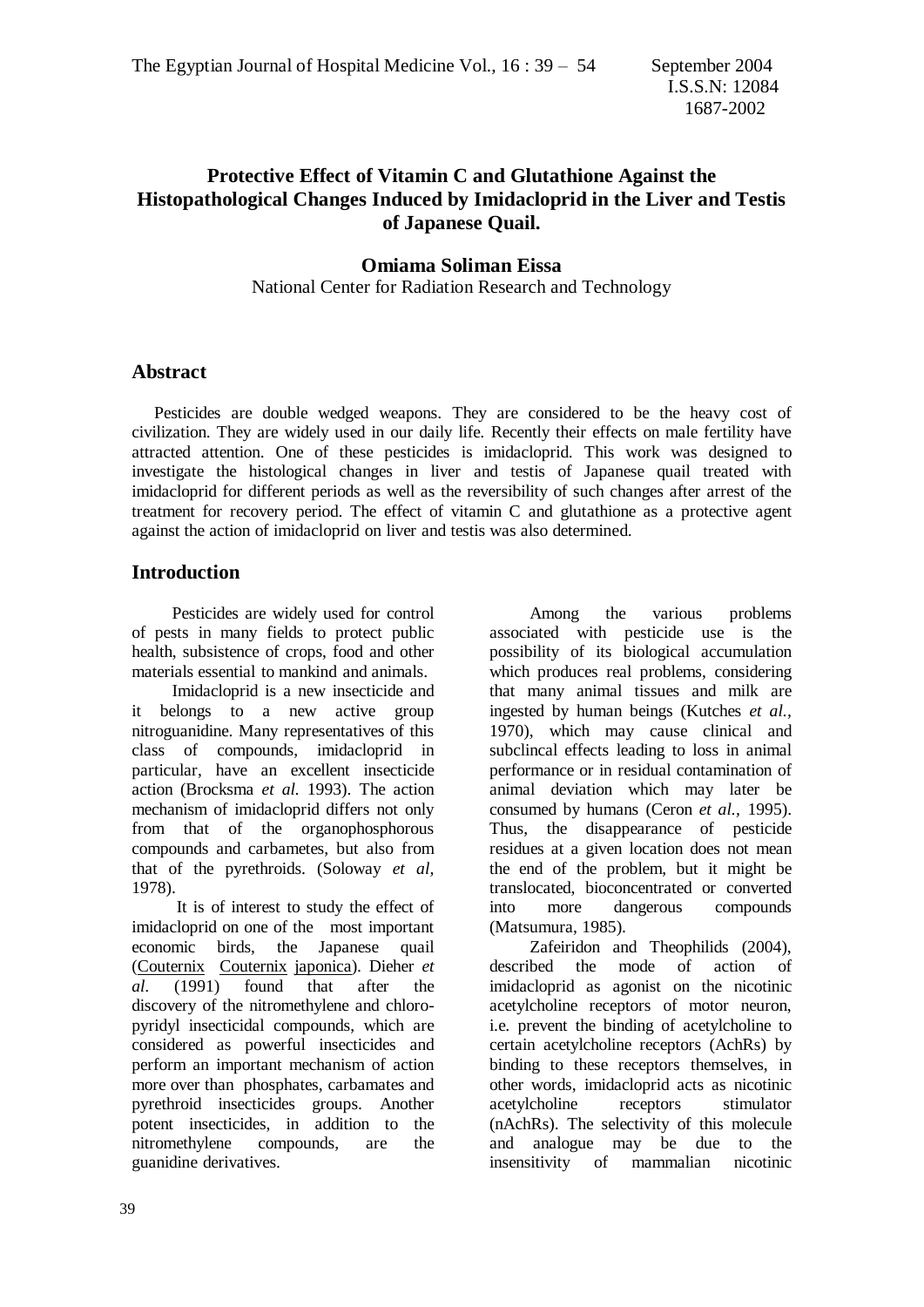acetylcholine receptors (nAchRs) and the high sensitivity of analogous receptors in insects.

 Imidacloprid recorded as one of the best protecting insecticide against ctenocephalides flea on cats and dogs, it provided a high level of residual activity in a very low time, either in laboratory condition or in home environment model (Dennis *et al.,*  2000 & Hutchinson *et al.,* 2001) and Liburd *et al.,* (2004).

 Philippe *et al.* (1999), reported that when pigeon feed on potential ingestion of imidacloprid coated seeds, the primary metabolite shape of imidacloprid was 6 chloronicotinic acid in the tissues and organs of affected animals. Birds found dead after exposure to imidacloprid, toxic residues detected in the liver of affected pigeons.

 Pfluger and Schmuch (1991), studied the possibility of contact with the active substance, and hence the risk of side effects of imidacloprid insecticide is greatly restricted for many organisms in the environment. Imidacloprid has to be classified as toxic agent to birds with an LD50 ranges between 25-50 mg/kg.

 The mammalian toxicity of imidacloprid is low. The lowest LD50 value of 131-168 mg/kg was determined in mice. The subacute toxicity for a mammal is also outside the hazardous range. The reproduction toxicity in mammals is in the same favorable range as in birds. The risk of imidacloprid was increased during its application in a seed dressing or in granules more than the residues of spray application (Shull and Coheeke 1983).

 Abbink (1991), discovered the properties of the new insecticide imidacloprid and its analogues and has shown that it had an excellent insecticidal action which can similarly be achieved by interfering with the postsynaptic receptors. It has been released into the synapse (the neurotransmitter cannot exert an effect unless it binds to the receptors in the postsynaptic membrane.).

 Imidacloprid and its derivatives prevent the binding of acetylcholine to certain acetylcholine receptors by binding to those receptors themselves (Abbink, 1991).

Insecticides transformed into chemically reactive metabolites in the liver is either irreversibly binds to hepatic glutathione to be detoxicated or bind with hepatic proteins and produced hepatic toxicity. Then the hepatic glutathione content can be greatly depleted after exposure to insecticides, and this leads to damage of the hepatic tissues. Then the addition of external glutathione as antidotes may make a good protection against insecticide toxicity. (Abd-Elghaney 2002).

 Glutathione acts as an antioxidant and protective agent against insecticide. Glutathione also plays an important role in removal of hydroperoxides and hence protection from ionizing radiation and its maintenance of the sulfohydryl status of proteins and transport of Y- glutamyl amino acids (El-Naggar and Salah 1997).

 Glutathione (Y-glutamyl-cysteinylglycine) is a typical amino acid in which the N-terminal glutamate is linked to cysteine via a non-peptidyl bond, is present in all forms of life. In humans and animals, glutathione is required for the action of several enzymes (Lehninger, *et al*., 1993).

 The amino acid cysteine through its active reducing sulphhydryl radicals (-SH) is the effective component of glutathione. This active group has proved its protective function in many toxic states (Yamada *et al.,* 1964; Horiuchi *et al.,* 1979 and Cicchella, 1972). These investigators demonstrated the safety of this compound as a natural body synthesized compound. Even at neoplasms level, a high protective dose of Glutathione administered with the antimitotic agent, cisplatin has rendered the tumor less bulky and easily removed (Fontanelli *et al.,* 1992).

 Vitamin C is not present in all birds' tissues so that it is considered as external antioxidants. It is an available substance, which passes from the plasma into the body tissues, where it plays an important role in liver metabolism, haemopoiesis, collagen formation, endocrine control, ovulation and other metabolic processes. Vitamin C plays an important role in insecticide toxicity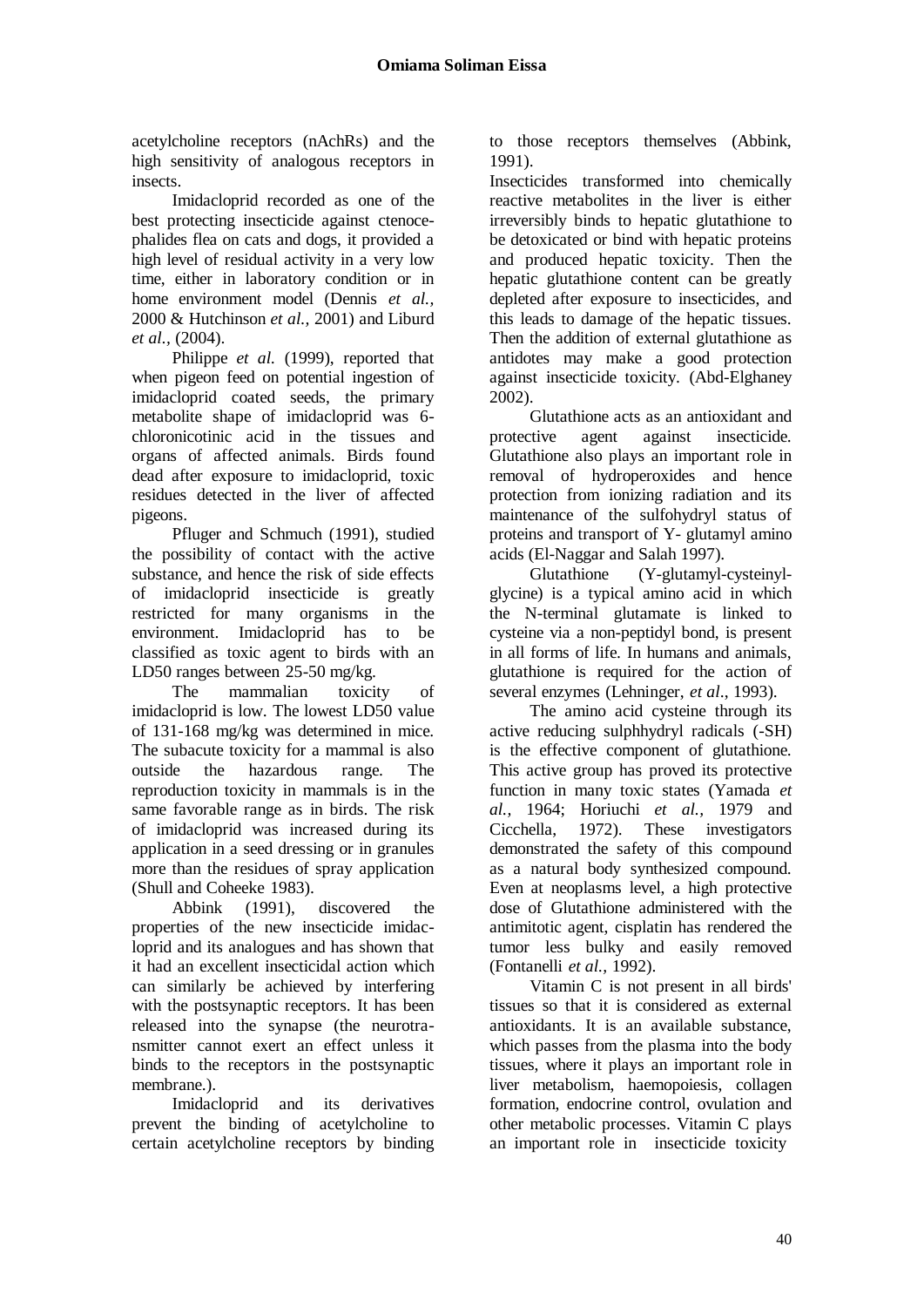protection especially in the hepatic toxicity as antioxidant agent and prevents the effect of free radicals for the vital cells (Abd-Elghaney 2002).

# **Materials and Methods**

#### **1- Experimental animals:**

 A total of 90 male Japanese quails (Coturnix coturnix japonica) were kept under normal laboratory condition.

Birds were divided randomly into equal 6 groups of 20 birds in each, as the following: **Group 1:** Control group.

**Group 2:** Injected with vitamin C (0.08 mg/kg body weight).

**Group 3:** Treated with glutathione (0.55 mg/kg body weight).

**Group 4:** Treated with 1/50 LD50 imidacloprid.

**Group 5:** Treated with imidacloprid and vitamin C (1/50 LD50 and 0.08 mg/kg body weight).

**Group 6:** Treated with imidacloprid and glutathione (1/50 LD50 and 0.55 mg/kg body weight).

 Birds were orally treated daily with 1/50 LD50 imidacloprid insecticide via stomach tube, the antidotes were used to defense quails against insecticide effect. Vitamin C and glutathione were used to be antidotes on quails treated with imidacloprid, for 3 and 6 weeks followed by another 3 weeks as recovery periods.

 Glutathione was available to be dissolved in water and administrated orally via stomach tube, in a dose equal to 0.55 mg/kg of quail.

 Birds were scarified at 3 and 6 weeks followed by another 3 weeks as a recovery period. The scarified animals were quickly dissected and small pieces from liver, and testes were rapidly removed and then fixed in 10% neutral buffered formal for 24h. Following fixation the specimens were carefully washed in running tap water, dehydrated in ascending series of alcohol, cleared in xylene and then embedded in paraffin wax. Sections of 5µ thickness were cut and stained with haematoxylin and eosin according to method adopted by Drury and Wallington (1980).

## **2- Insecticide used:**

Common name: Imidacloprid

Trade name : Gaucho, admir, confidor 20% EC

Chemical name: 6-chloro-3-pyridnylmethy; 4,5dihydro-N-nitro-0-Himidazol-2-omine

Chemical class: nitro guandine group

Company : Bayer Company Egypt

LD50 : 31 mg/kg body weight

Dose : 1/50 LD50 daily administration via stomach tube

Time : 3, 6 weeks of treatment followed by recovery period (3 week)

# **Results:**

 Normal structure of hepatocytes, endothelial lining of the central vein and sinusoidal spaces can be observed in Fig (1), Some degenerative changes could be observed in liver of Japanese quail treated with imidacloprid for  $3 \& 6$  weeks including highly dilated portal spaces, large degenerated area, faintly stained cells and nuclei Fig (2).

 Irregular arrangement of hepatocytes with abnormal architecture, large area of necrosis, dilated sinusoidal spaces, large and small areas of degeneration with faintly stained cytoplasmic nuclei were seen after 3 weeks recovery periods. Figs. (3, 4).

 Normal well developed hepatocytes, observed in liver of quail injected with vitamin C for 3 & 6 weeks and a recovery period Fig (5) when quail treated with insecticide and vitamin C for 3&6 weeks, the liver tissues showed, highly dilated HPV & hepatic artery and degenerated bile duct, some cells appeared vacuolated (v) with dilated sinusoidal spaces(s). Figs. (6,7),. Signs of recovery could be observed after 3-week recovery period with good architecture of hepatocytes. Fig. (8). Liver of Japanese quail treated with glutathione for 3 & 6 weeks and 3 weeks recovery showed normal arrangement of hepatocytes as well as, normal portal space. Fig. (9).

 Faintly stained hepatocytes, ballooning, (b) enlarged hepatocytes, wide sinusoidal spaces, pyknotic nuclei (P) surrounded by vacuolated cytoplasm, and some affected cells contained karyolytic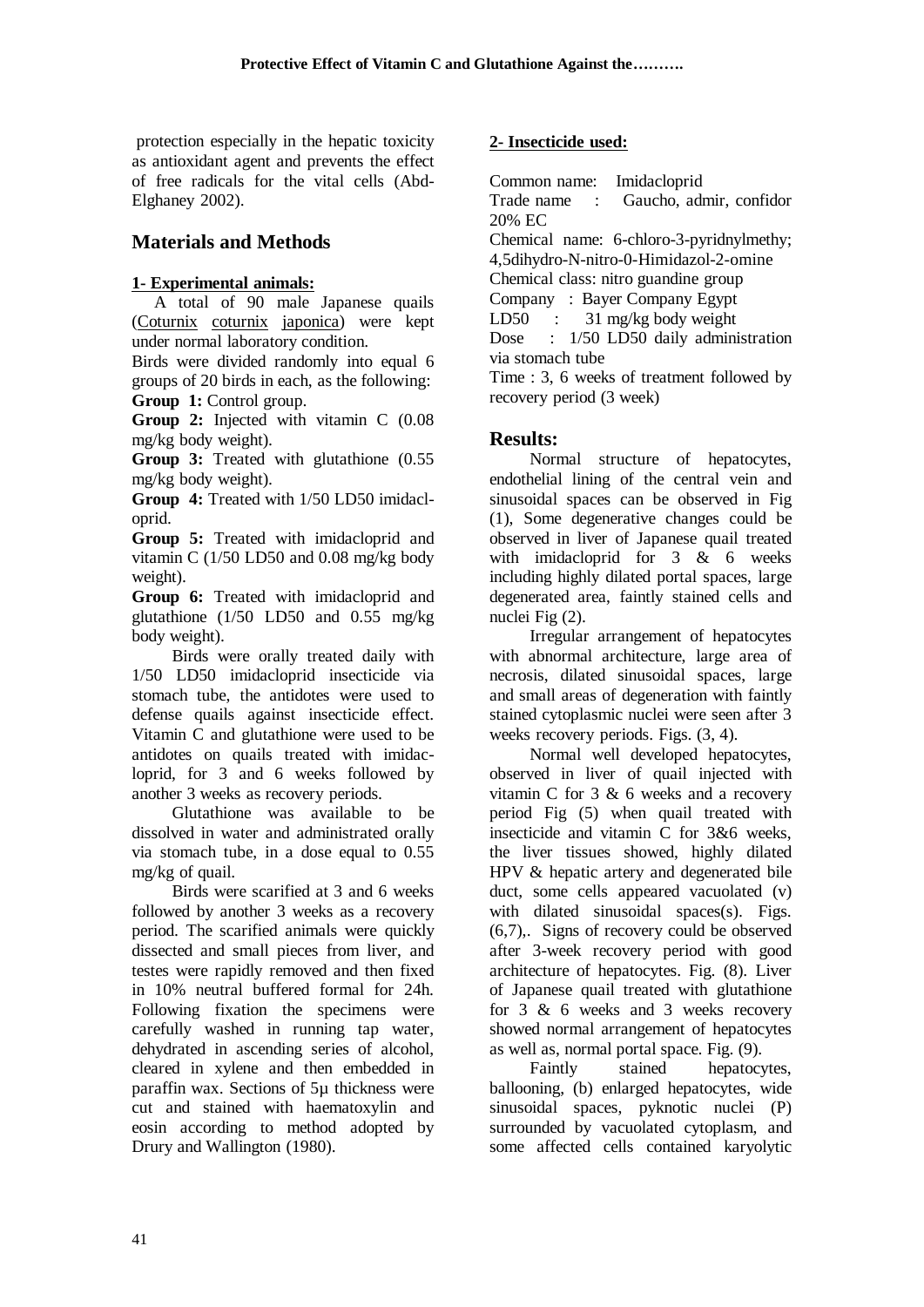nuclei (K) could be observed in quail treated with insecticide and glutathione for 3 and 6 weeks Figs (10, 11).

 After 3 weeks recovery from treatment with imidacloprid and glutathione marked recovery with normal architecture of hepatocytes, portal space containing normal HPV, artery and bile duct were observed while some hepatocyte appeared vacuolated (v) with signs of ballooning (b) Fig. (12)

 The normal histological structure of the testis is shown in Fig. (13). Microscopic examination of testis taken from Japanese quail 3 and 6 weeks following treatment with imidacloprid revealed different degenerative changes included bizarre cells, disappearance of spermatogenetic cells, thickened tunica albuginea, the tubules are devoid of sperms and some pyknotic nuclei could be noticed. No recovery signs could be observed after 3 weeks recovery periods where debris of sperms could be noticed, vacuolation of spermatocytes and rupture of basement membrane could be detected. Figs. (14-15-16).

 The treatment of quails with vitamin C or glutathione alone showed normal appearance.

 In testes of japanese quail treated with imidacloprid and vitamin C for 3&6 weeks, most of spermatogenetic layers appeared affected, debris of sperms, ruptured basement membrane could be observed. Figs.(17,18) as well as few leydig cells could be seen ,some spermatogenic layers could be observed, some tubules contained sperms.

 Noticeable recovery could be detected in group treated with imidacloprid and vitamin C after 3 weeks recovery peroid.Fig. (19)

 Group of quail treated with imidacloprid and injected with glutathione showed mild signs of improvement after 3 and 6 weeks. Appearance of some sperms and mass of undifferentiated cell could be observed while sign of degeneration and vacuolation were still noticed Figs (20 , 21). While after 3 weeks recovery periods, remarkable recovery was observed where nearly most of the semniferous tubules retained their normal architecture while vacuolation was still observed and some tubules have abnormal arrangement of spermatogenic layers and few leydig cells were appeared Fig (22).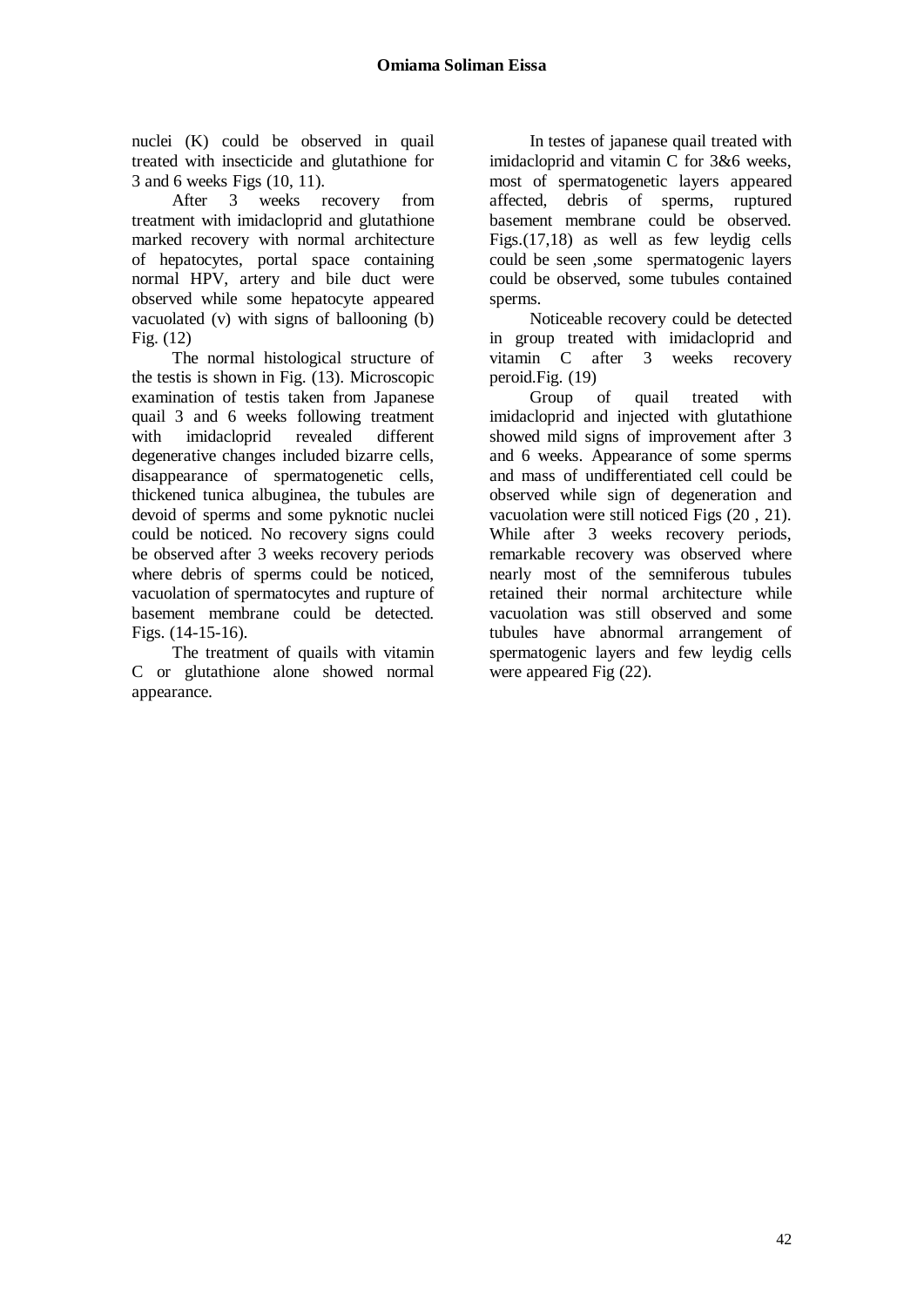

**Fig. 1: section in control liver of quail showing normal structure of hepatocytes, endothelial lining of the central vain and sinusoidal spaces.** 

 **(Hx & X 250 )**

- **Fig. 2: section in liver of quail treated with imidacloprid for 3 & 6 weeks showing highly dilated portal space, large degenerated area, faintly stained cells and nuclei. (Hx & X 250 )**
- **Figs. 3,4: section in liver of quail treated with imidacloprid after 3 weeks recovery, showing large area of necrosis, dilated sinusoidal spaces, large area of degeneration and faintly stained cytoplasmic nuclei.**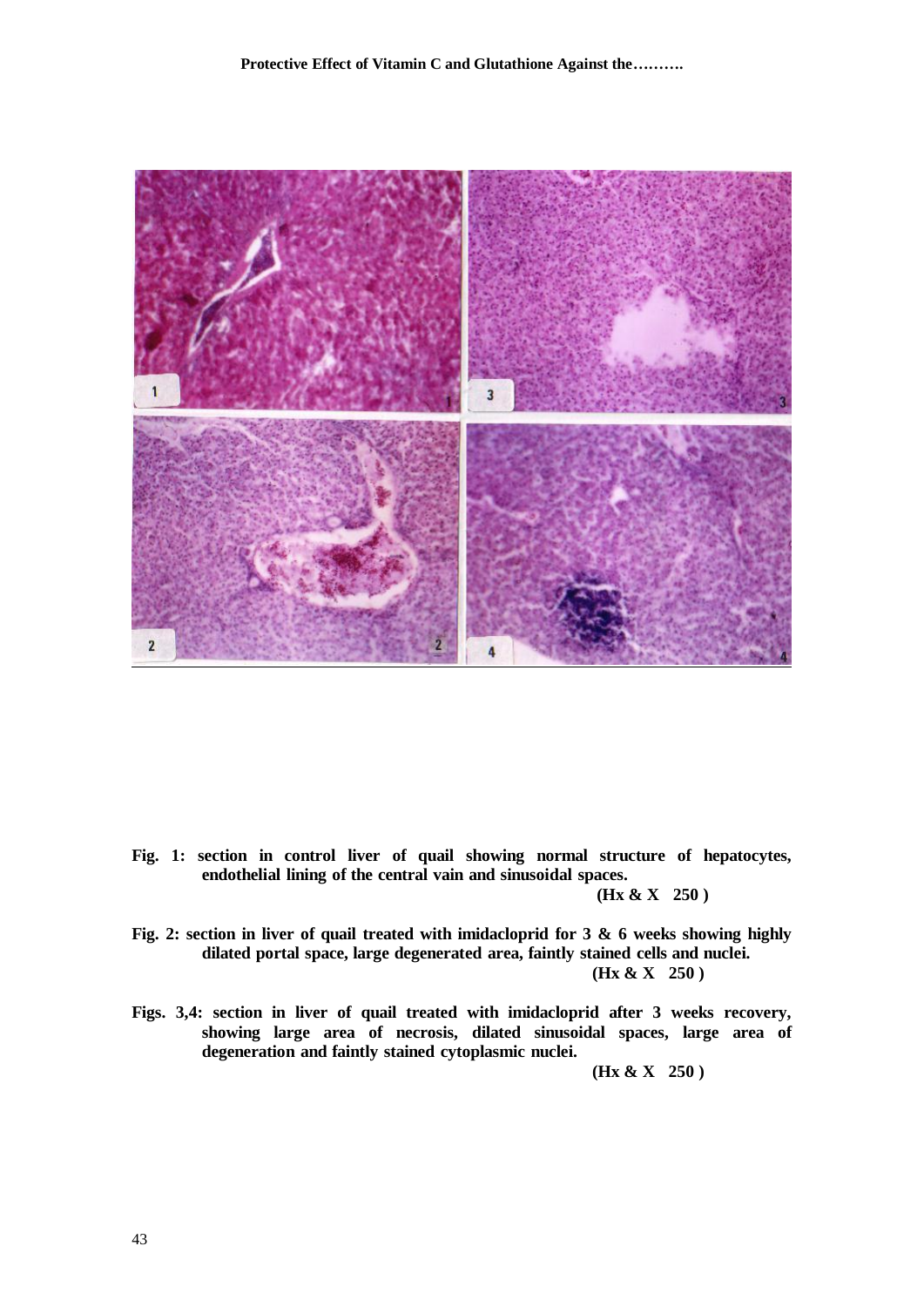#### **Omiama Soliman Eissa**



**Fig. 5: section in liver of quail treated with vit. C for 3 & 6 weeks and recovery period showing normal hepatocytes.**

 **(Hx & X 250 )**

**Figs. 6,7: section in liver of quail treated with imidacloprid and vit. C showing highly dilated HPV, hepatic artery and degenerated bile duct, vaculated cells and dilated sinusoidal spaces.** 

 **(Hx & X 250 )**

**Fig. 8: section in liver of quail treated with imidacloprid and vit. C after recovery period, showing good architecture of hepatocytes. (Hx & X 250 )**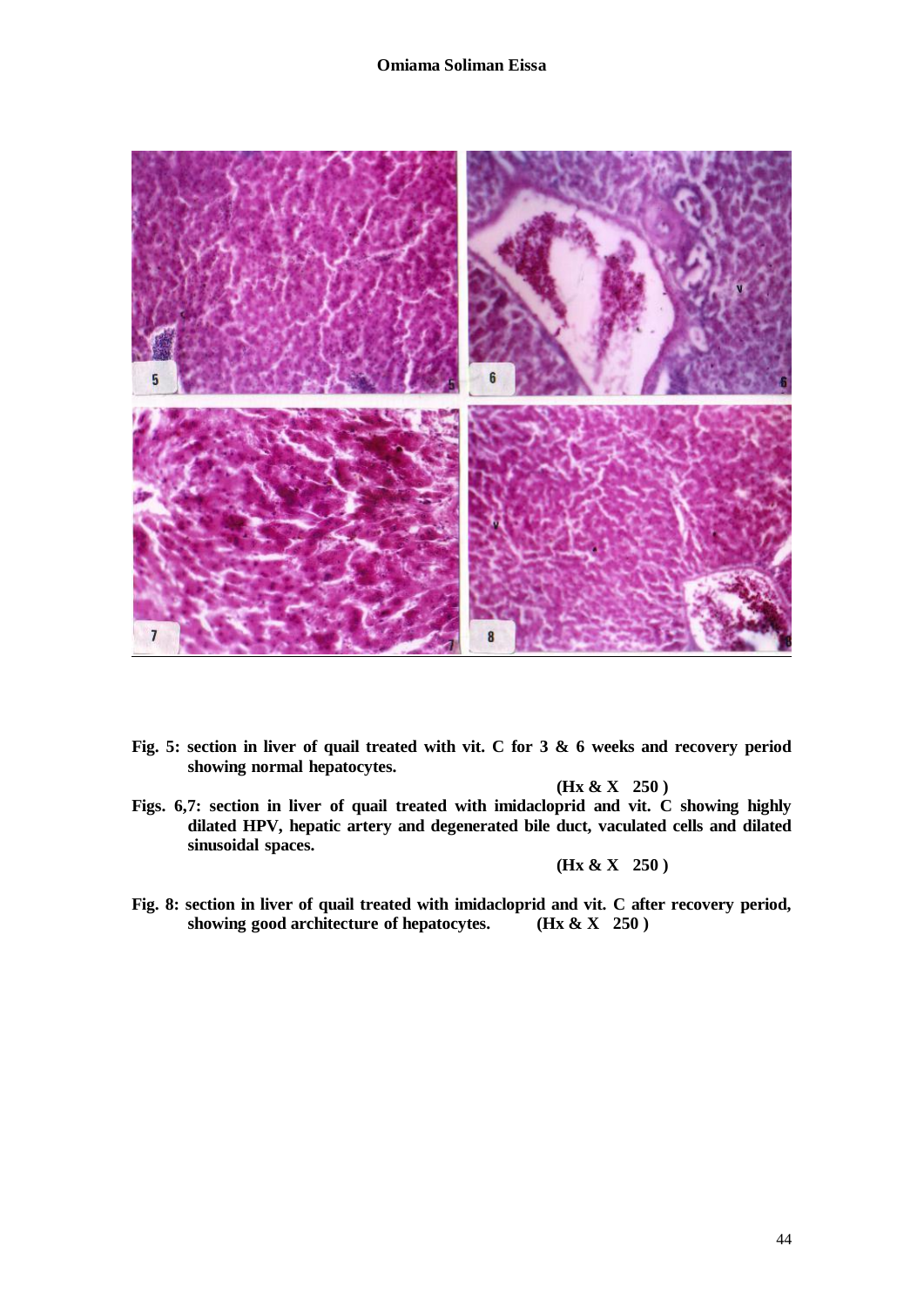

**Fig. 9: section in liver of quail treated with glutathione for 3 & 6 weeks and 3 recovery weeks, showing normal liver structure.** 

 **(Hx & X 250 )**

**Figs. 10,11: section in liver of quail treated with imidacloprid and glutathione for 3 weeks showing, ballooning, enlarged hepatocytes and faintly stained hepatocytes, wide sinusoidal spaces, pyknotic nuclei, vaculated cytoplasm and nuclei.** 

 **(Hx & X 250 )**

**Fig. 12: section in liver of quail treated with imidacloprid and glutathione for 3 recovery weeks showing portal space containing normal hepatic portal vein, hepatic artery and bile duct with some vaculated hepatocytes.**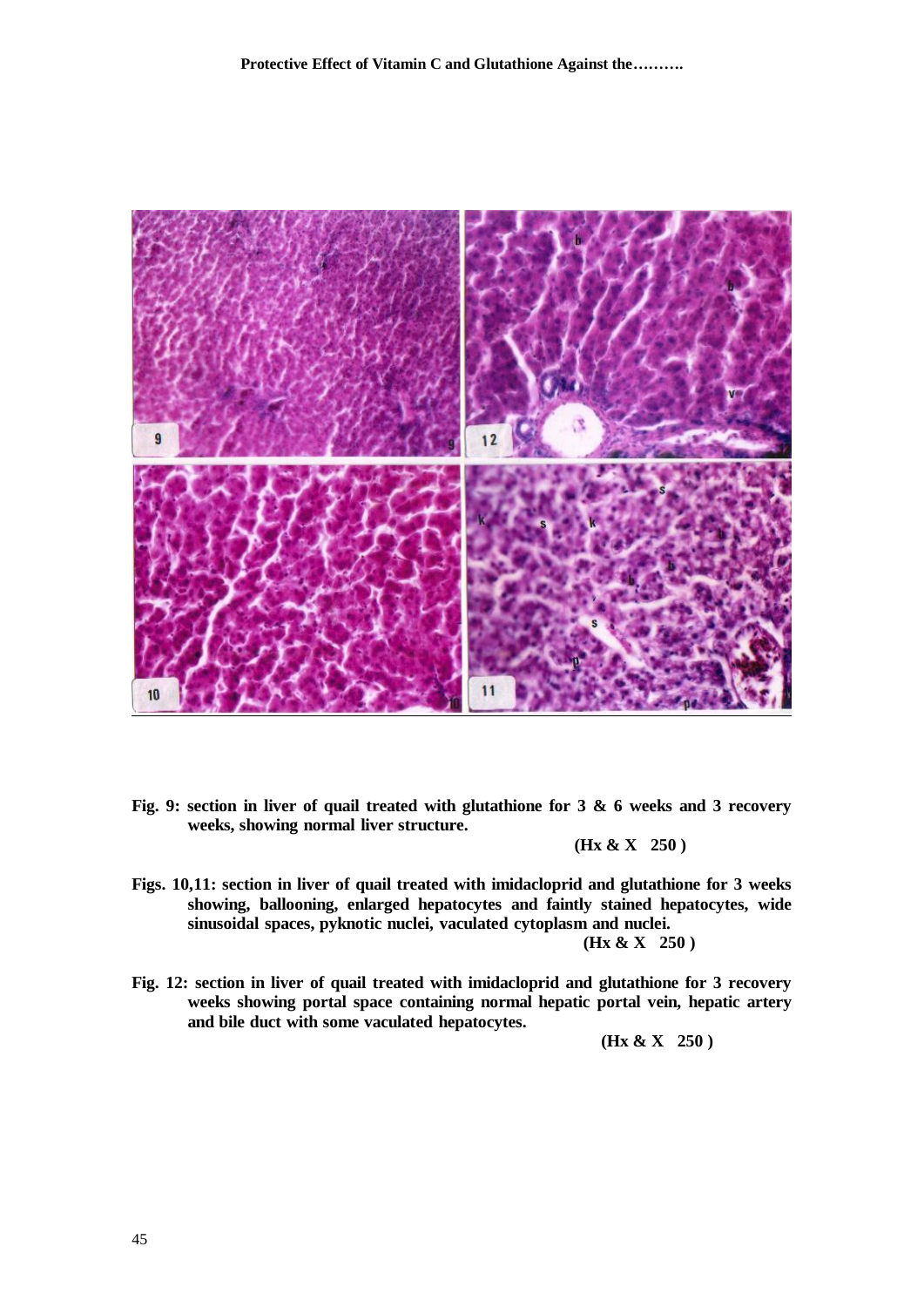

- **Fig. 13: section in control testis of quail showing normal structure of the testis. (Hx & X 250 )**
- **Figs. 14,15,16: section in testis of quail treated with imidacloprid for 3 & 6 and 3 recovery weeks showing bizarre cells, thickened tunica albuginea, disappearance of spermatogenetic cells. The tubules are devoid of sperms. Some pyknotic nuclei could be observed. Rupture of basement membrane, vacuolation and debris of sperm.**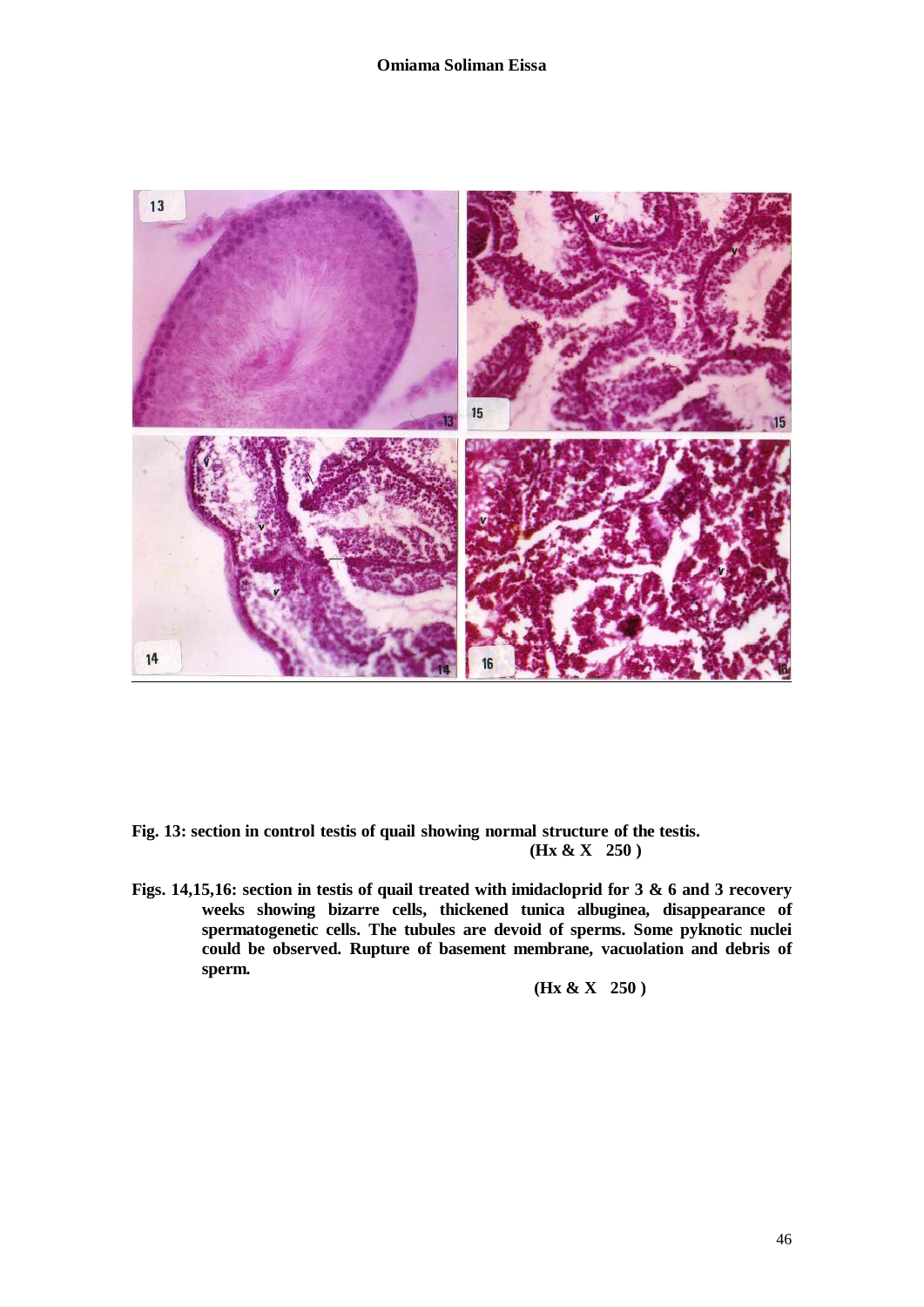

**Figs. 17,18,19: section in testis of quail treated with imidacloprid and vit. C for 3 & 6 and 3 recovery weeks showing debris of sperms and ruptured basement membrane, few Leydig cells, some tubules contained sperm.**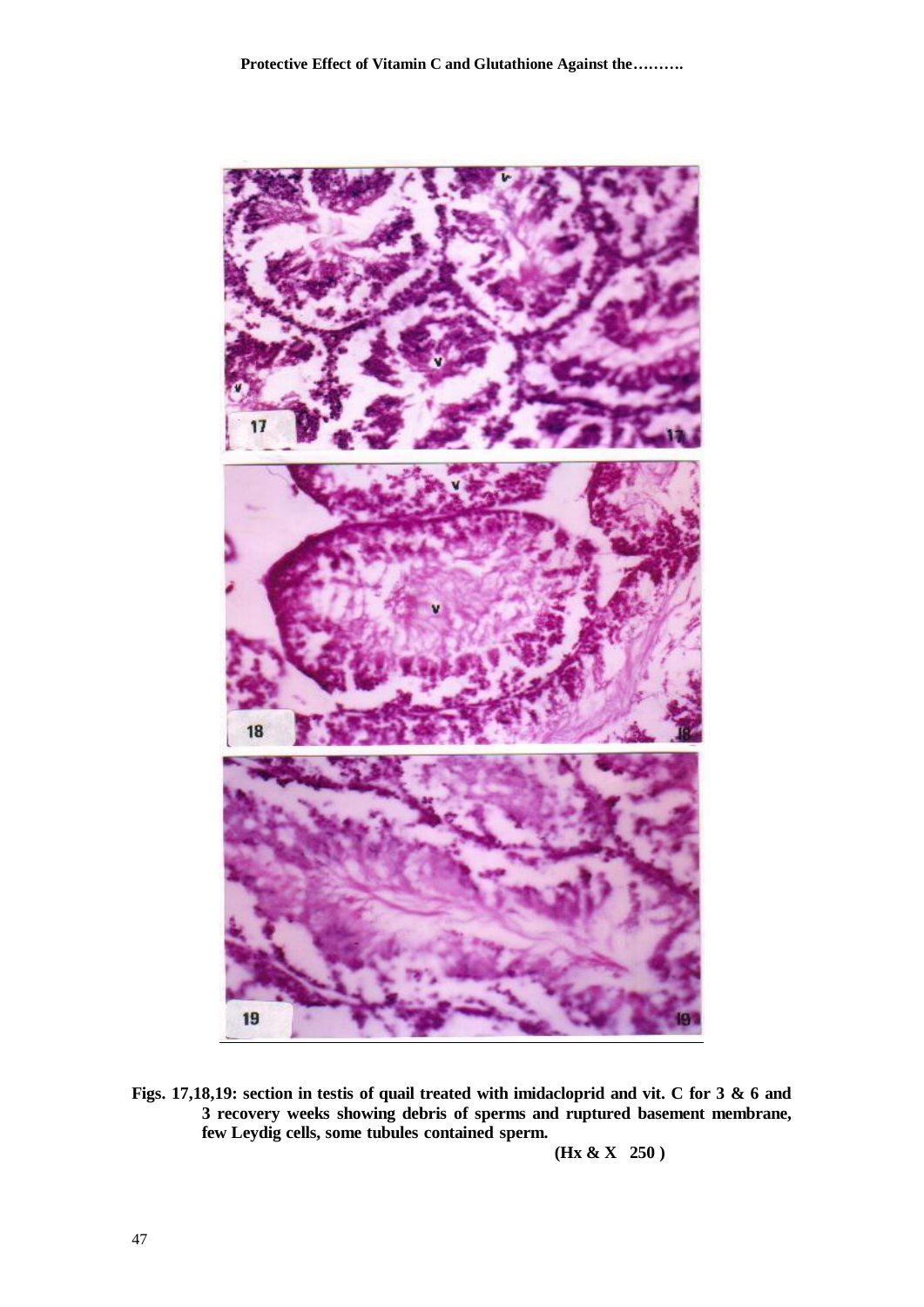

**Figs. 20,21: section in testis of quail treated with imidacloprid and glutathione for 3 & 6 weeks showing undifferentiated cells, vacuolation and debris of sperms. (Hx & X 250 )**

**Fig. 22: section in testis of quail treated with imidacloprid and glutathione for 3 weeks recovery showing good architecture, Leydig cells while signs of vacuolation could be detected.**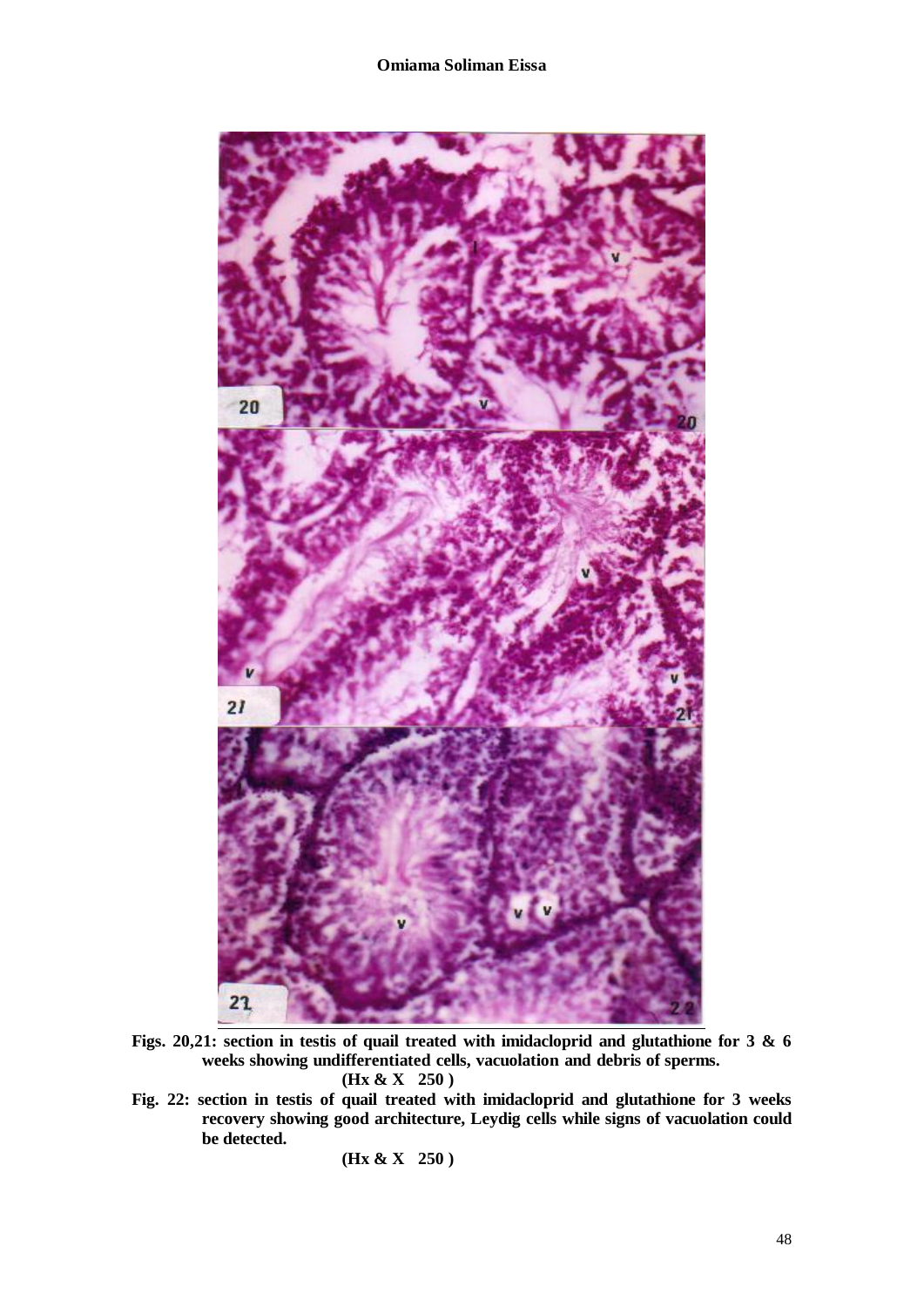## **Discussion**

Numerous studies had been performed to demonstrate the effect of insecticides on birds and animals, different pathological changes were noticed in liver and testis of Japanese quail treated with different dose levels, these changes included: large areas of vacuolation, fatty degeneration, large areas of necrosis, congested sinusoidal spaces and different types of affected nuclei. Our results are in accordance with those reported by Abo El-Ezz *et al.* (1986), El-Sayed (1998), Ahmed, (2000) and El-Khatib *et al.* (2003).

 El-Swak (1990), treated hens with an organophosphorous insecticide profenofos and he noticed that liver showed congestion and degeneration. El-Khatib *et al.* (2003), observed that liver of treated rats exhibited severe histopathological alteration manifested by kupffer cells activation, necrotic changes in hepatocytes, small focal areas of hepatic necrosis and infiltration with mononuclear cells after treated with butachlor.

 Environmental insecticide pollution is considered agreat problem in different countries. Many cases of poisoning have been reported in man, animal and birds fed on diets polluted with such compounds (Kerr *et al.,* 1987). The liver is the major site of metabolism including detoxification and activation of many compounds (Guyton 1995). The present study showed that imidaclopride produced severe structural alteration in hepatocytes and testis of Japanese quail.

 Sammour and Hamouda (1997) concluded that Organo-phosphorous insecticides have more or less common toxic effects which are not species specific and therefore are very liable to occur in man if exposed to such compounds.

 The swelling and vacuolation of the cells are most probably due to the retention of fluid inside the hepatocytes resulting in what is known as cloudy swelling or hydropic degeneration which is said to be either due to reduction of the energy necessary for regulation of ion concentration of the cells (Elwi, 1967), mild or short term anoxia (Hruban *et al.,* 1972) or metabolic stress (De Duve & Wattiaux, 1996).

 The earliest stage of degeneration in the study is most probably represented in the enlarged distorted hepatocytes which contained deeply stained eosinophilic cytoplasm and deeply stained nuclei in few cells denoting swelling and decreased activity of these cells. Similar cells were described by Abu-Hadeed (1978) in the liver of the Nile fish when exposed to the organophosphorous compound Curacron. However, he attributed them to coagulative necrosis of the cells due to chronic toxicity.

 According to Walter& Israel(1974), cellular infiltration may to be due to the presence of necrotic cells which act as an irritant substance attracting the inflammatory cells.

 Mahiuddin & Ahmed (1986), described bile duct proliferation and attributed it to second grade liver cirrhosis.

 Concerning the efficiency of gluthathione in the reduction of toxicity, the study revealed that this biochemical compound has provided protection against imidacloprid toxicity as indicated by improvement of the histological changes and in the serum chemistry of SGOT and SGPT. The explanation of this improvement is linked to the sulphhydryl group of the amino acid cysteine, which prevents oxidation of endogenous mitochondrial, and microsomal enzymes which participate in the toxicity production (Bhanumathi and Devi, 1994).

 The liver necrosis is caused by the covalent binding of reactive electrophilic metabolites to liver macromolecules. Normally, these reactive metabolites are detoxified by combining with hepatic glutathione, which when becomes exhausted, the metabolites bind to liver macromolecules which resulted in hepatocytes damage. This biochemical entity has been confirmed by Gardner and Cluff (1970) who stated that hepatic necrosis produced by the ingestion of large quantities of toxic agents can be prevented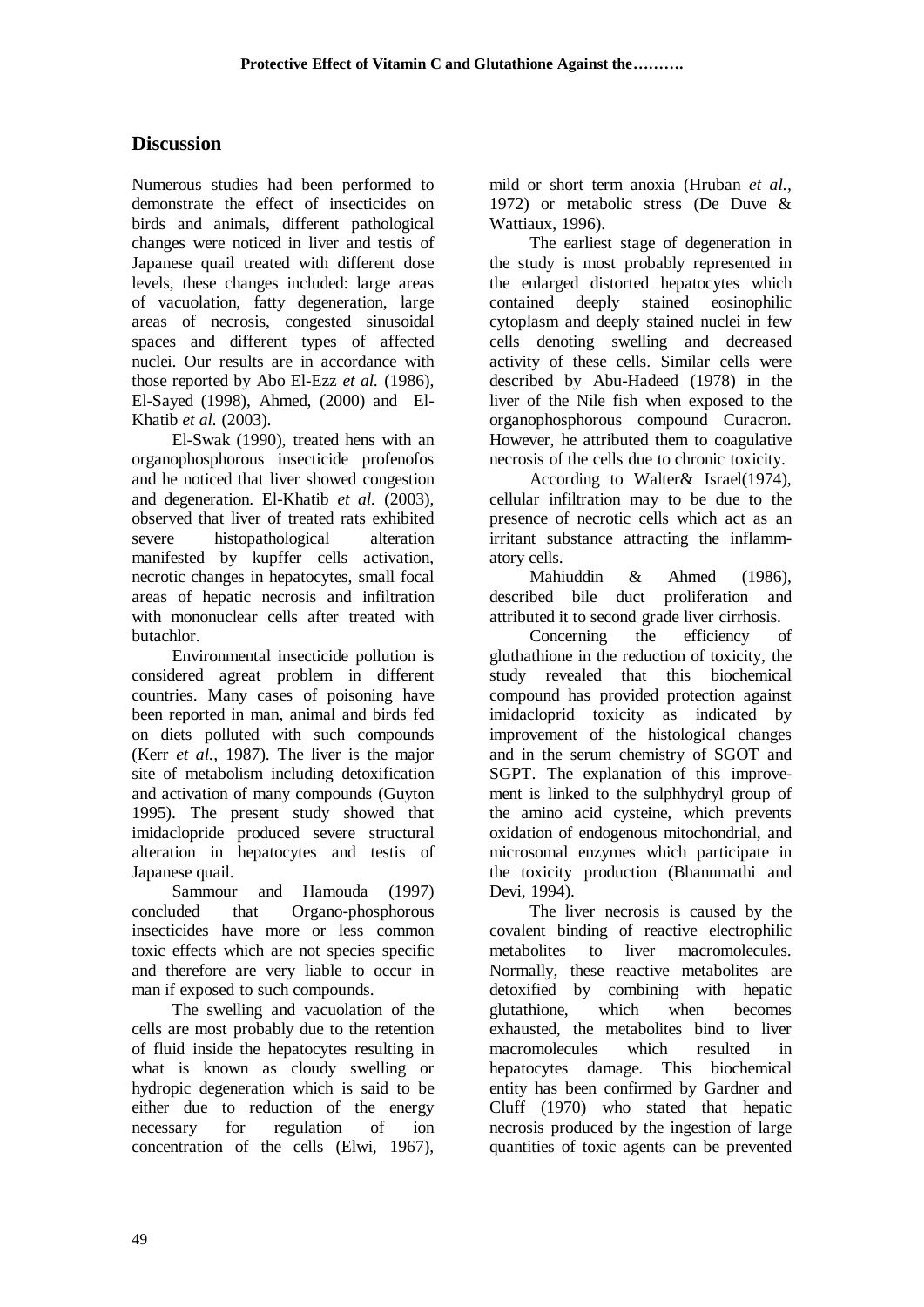or at least attenuated, by the administration of substances such as cysteamine, which bind the electrophilic metabolites and prevent them from reacting with hepatic proteins with resultant hepatic necrosis. Histologically, in this study, glutathione resulted in normal appearance of liver and testis tissues.

 Moldeus and Jernstrom (1983), stated that when hepatic tissue is incubated in a medium containing suphhydryl containing amino acids, the hepatic tissue viability would be maintained. Thus, it might be suggested that glutathione protection against tissue toxicity depends on increased glutathione availability. Many authors observed the potency of glutathione in reducing tissue damage when provided prior or even with toxic agents. Bhanumathi and Devi (1994), concluded that not only the suphhydryl group mechanism that protect tissue damage, but glutathione peroxidase enzyme, of which selenium is an integral component, provides a second line of defense. They added that the biochemical action of glutathione seems to be prevention of peroxidative damage to cellular and subcellular elements.

 Vitamin c is a water-soluble antioxidant, which can directly scavenge superoxide and hydroxyl radicals; it is primarily active in the cytosine and plasma (Guyton 1995).

 The imidacloprid action potential at the presynaptic ending could be explained by the release of the transmitter of neurons from these pools and binds to receptors on the postsynaptic membrane creating a specific change in the conductivity of the membrane for certain ions. All pre and postsynaptic effects are ultimately due to changes in the permeability of the neural membrane.

 The semipermeable membrane of a resting cell is polarized as a result of specific distribution of ions between intra and extra cellular space. The ions responsible for polarization are Na+, K+, Cl- and sometimes Ca++ (Schroceder and Flattum, 1984).

 El-Kashoury (1999), evaluated the effect of imidacloprid at low concentration in male albino rats, either alone or

combined with another insecticide as Profenofos or carbosulfan, the obtained results recorded a reduction in liver, kidney function. Also, on cholinesterase activity, total lipids level and no change in plasma glucose level could be noticed. In case of insecticides combination a remarked elevation in glucose level, decrease in ALT and ALP activities, and no change in total protein and albumin could be recorded.

 El-Hamady, *et.al.,* (2001), evaluated the effect of imidacloprid insecticide at acute and subacute doses on japanese quail for 30 days. These results showed hepatic and renal toxicity, in addition no haematological, biochemical changes were observed on birds exposed to sublethal doses of insecticide even at the higher tested dose.

 From the above-mentioned results, it was clear that the exposure of Japanese quails to the applied insecticide (imidacloprid) caused many histopathological changes in liver and testis. Finally, it is recommended that the use of imidacloprid insecticide must be limited due to its hazardous effect to the non-target species including the farmers and the farm birds even the technicians who exposed to it and also residue in the agricultural products.

 Mild recovery was observed in liver and testis treated with vitamin C and imidacloprid which indicating the antioxidant effect of vitamin C. It's well recommended to use either vitamin C or glutathione as antioxidants to reduce the toxic effect of imidacloprid.

# **References:**

- 1. **Abbink, J. (1991):** The biochemistry of imidacloprid" Pflanzenschutz-Nachrichten Bayer, 44 (62): 183-195.
- 2. **Abd-El-Ghaney, A. (2002):** Study the effect of imidacloprid insecticide on some physiological parameters in Japanese quail. Thesis for M.Sc. Faculty of scienceAl-Azhar University for (girls).
- 3. **Abo-El-Ezz, Z. R.; Abd-Allah, G. A.; Hassieb, M. M.; Hassan, G. A. and Salem, M. H. (1986):** Histopathological changes due to the effect of organophosphorous and pyrethroid insecticides in rabbits. Alex. J. Vet. Sci., 2 (2): 325-326.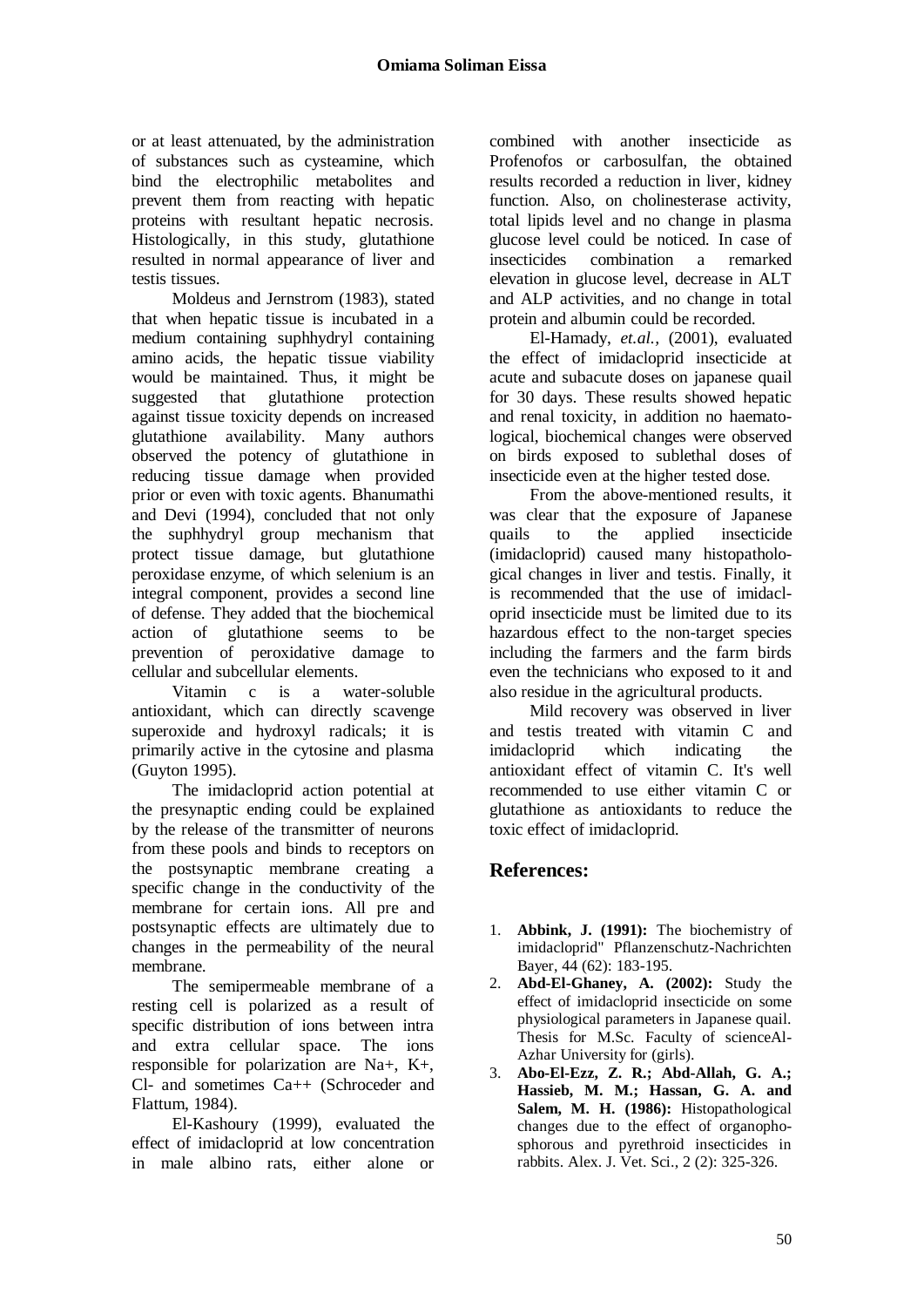- 4. **Abu-Hadeed, A. H. (1978):** Some toxicological studies of organophosphorous insecticide Curacron to Nilr fish (clarias lazera). Thesis for M. Sc. Faculty of veterinary medicine. Cairo University
- 5. **Ahmed, M. A. (2000):** Cytogenetic studies on the effects of certain synthetic Food colours on mice. A thesis submitted to M.Sc degree Faculty of Agricultural Al-Azhar University for (girls).
- 6. **Bhanumathi, P. and Devi, P.U. (1994) :**  Modualtion of glutathione deletion and lipid peroxidation by W R - 777913 and 2 mercaptopropionylglycine in cyclophosphamide chemotherapy.Ind.J.Exp. Biol.,23(8): 562 .
- 7. **Brocksma. A.; Robberts. E. and Saba. F. (1993):** "Field trials with confidor (imidacloprid) for the control of various insect species on citrus in the Republic of South Africa: Pflanzenschutz-Nachrichten. Bayer, 46 (64): 25- 32.
- 8. **Ceron, J. J.; Panizo, C. G. and Montez, A. (1995):** Toxicological effects in rabbits induced by endosulfan, lindane and methyl parthion representing agricultural by products contamination" Bayer, 48 (66): 105-110.
- 9. **Cicchella, G. (1972):** Prevention of occupational mercury poisoning by 2 mercaptopropionylgcine. Proc. Soc. Internatl. Symposium on Thiola (Santen Pharmaceutical Co., Osaka, Japan, ed.) 254.
- 10. **De. Duve, C. and Wattiaux, R. (1996):**  Functions of lysosomes. Ann. Rev. Physiol. 28: 445.
- 11. **Dennis, E.; M. Hitchinson,S.E. and Ewald, H. D. (2000):** "Inhibition of immature clenocephalides felis (*siphonaptera: pulicidae)* development in the immediate environment of cats treated with imidacloprid:. J. of Med. Entom. 37 (2): 228-230.
- 12. **Dieher, H. J.; Gallenkam, P. B.; Jelick. K.; Lantzsch, R. and Shiokawa. K. (1991):** 'Synthesis and chemical-physical properties of the insecticide imidacloprid (NTN 33893)" Pflanzenschutz-Nachrichren Bayer. 44 (2): 107-112.
- 13. **Drury, R. A. B. and Wallington, E. (1980):** Carleton,s histological technique, 5th edn., London, Oxford University Press, New York, Toronto.
- 14. **El-Hamady. E. S.; Salama,A.E. and N. A. Helal (2001):** Toxicological effects of certain biorational insecticides on Japanese (coturinx coturinx japonica) The Animal

meeting of the Egyptian society toxicology: 29-30.

- 15. **El-Kashoury, I. A. (1999):** Subchronic toxicity studies of imidacloprid, profenofos and carbosulfan and their mixtures on albino rats. Ph.D. Thesis Fac. of Agric. Cairo, Univ.
- 16. **El-Katib, E. N.; Aboul-Enein, A. M and Abdel Aziz, M. M. (2003):** Sublethal effects of combined exposure of two herbicides on the male white rat. Histological studies. The 27th conference of the Egyptian Society of histology and cytology.
- 17. **El-Naggar, M. M. and Salah, E. F. (1997):** Light and electron microscopic studies of the protective effect of glutathione on antibilharizial drug induced hepatic and renal toxicity in adult albino rats. Egypt. J. Histol. 20 (1): 121-134.
- 18. **El-Sayed E. S. (1998):** Effect of malathion insecticide on productive and reproductive performances in Japanese quail. Thesis for M.Sc. Faculty of agriculture Al-Azhar University.
- 19. **El-Swak, A. A. (1990):** Histopathological changes due to the effect of organophosphorous insecticide profenofos in hens. Egypt. J. Comp. Clin. Path., 3 (1): 139-148.
- 20. **Elwi, M. A. (1967):** Text book of pathology, 2nd edn., 523 Saunders Company. Philadelphia and London.
- 21. **Fontanelli, R.; Spatti, G.; Raspagliesi, Zunion, F. and Di-Re, F. (1992):** A preoperative single course of high-dose cisplatin and bleomycin with glutathione protection in bulky stage IP/II carcinoma of the cervix. Annals of Oncology 3 (2): 117.
- 22. **Gardner, P. and Cluff, L. E. (1970):** The epidemiology of adverse drug reactions: A review and prespective. Johns Hopkins Med. J. 126: 77.
- 23. **Guyton, A. C. (1995):** Textbook of Medical Physiology. 13rd edn., W. B. Saunders Company. Philadelphia and London.
- 24. **Horiuchi, M.; Takase, K.; Nomura, M. and ciba, T. (1979):** Effect of thiola compound experimental liver damage induced by carbon tetrachloride. Nippon. Yakurigaku. Zasshi 75 (5): 433.
- 25. **Hruban A.; Swift, H.; Dunn, F. W. and Lewis, D. E. (1972):** Microbodies constituent organelles of animal cells. Lab. Invest., 27: 184.
- 26. **Hutchinson, M. J.; Jacobs, D. E. and Mencke. N. (2001):** "Establishment of the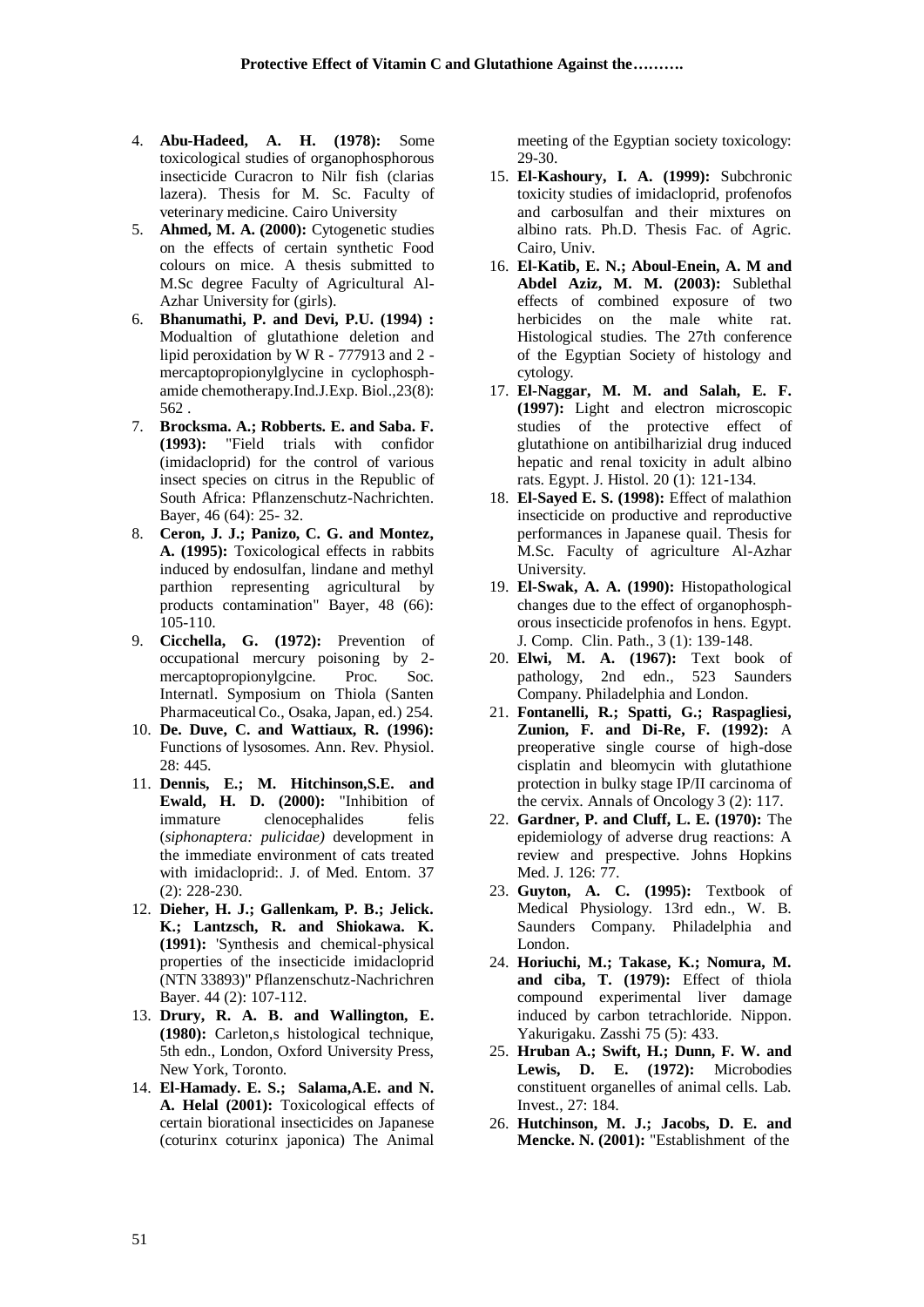cat flea (*Ctenocephalides felis felis)* on the ferret (Mustela putorius furo) and its control with imidacloprid" Med. Vet. Entomol. 15 (2): 212-214.

- 27. **Kerr, L. A.; Huson, L. M. and Osborn, R. G. (1987):** Organophosphate toxicosis in Brangus heifer. Vet. Medicine. 82 (7): 729.
- 28. **Kutches, A. J.; Church, D. C. and Duryee, F. L. (1970):** "Toxicological effects of Pesticides on rumen function"in vitro". J. Agric. Food. Chem., 18: 430-433.
- 29. **Lehninger, A. L.; Nelson, D. L. and Cox, M. M. (1993):** Principles of biochemistry, the molecular basis and cell structure and function 2nd ed. Worth publishers, Inc., New York.
- 30. **Li burd, O. E.; Holley, T. C. and Moses, A. L. (2004):** Toxicity of imidacloprid treated spheres to caribbean fruit fly. J. Econ Entomol. 97 (2), 525-529.
- 31. **Matsumura, F. (1985):** Toxicology of insecticides. 2nd Ed., Plenum Press, New York, PP. 267-270.
- 32. **Moldeus, P. and Jernstorm, B. (1983):**  Functions of glutathione eds: IarssonA, Orrenius S, Holmgren A and Mannervik B. Raven Press. New York.
- 33. **Mohiuddin, S. M. and Ahmed, A. N. (1986):** effect of feeding Ekalux (Quinolphos) pesticide in poultry. Indian Vet. J. (63) 10: 796.
- 34. **Pfluger. W. and Schmuch. R. (1991): "**  Ecotoxicological profile of imidacloprid. Plfanzenschutz-Nachrichten". Bayer. 44 (2): 145-158.
- 35. **Philippe, J.; Buronfosse, F. and Videmann., B. (1999):** "Evaluation of the toxicity of imidacloprid in wild birds. A new high performance thin layer

chromatography (HPTLC) method for the analysis of liver and crop samples in suspected poisoning cases" J. of liquid chromatography & related technologies. 22 (10): 1547-1559.

- 36. **Sammour, A. B. and Hamouda, M. H. (1997):** Effect of the organophosphorous insecticide "primiphos-methyl" on the liver of adult female albino rats. Egypt. J. Histol. 20 (1): 57-77.
- 37. **Schroceder, M. E. and R. F. Flattum (1984):** The mode of action and neurotoxic properties of the nitromethylene heterocycle insecticides". Pest. Bioch. Physiol. 22: 148-160.
- 38. **Shull, L. R. and Coheeke, P. R. (1983):**  Effect of synthetic and natural toxicants on livestock. Anim. Sci., 75: 330-353.
- 39. **Soloway, S. B.; Henry A.C.; Kollmeyer W. D.; Padget,W.M; Powell, J.E.; Roman, C. H.; Tieman.; R. A. and Horn,C.A.; (1978):** Nitromethylene insecticides, In Advances in Pesticide science, Part 2, H. Geissbuhler, G. T. Brooks and P. C. Kearney (Eds., Oxford, Pergamon Press, 206-217).
- 40. **Walter, J. B. and Israel, M. S. (1974):** General pathology, 4th edn., Churchill Livingestone, Edinburgh, London, New York
- 41. **Yamada, R.; Ishio, M.; Doi, I. and Iakegawa, S. (1964):** Clinical experience with alpha-mercapto-propionly glycine for the treatment of liver diseases. Jap. J. Clin. Exp. Med. 41: 1059.
- 42. **Zafeiridon, G and Theophilids, G. (2004):** The action of the insecticide imidacloprode on the respiratory rythan of an insect. Neuro. Sci. lett., 29: (3) 205-209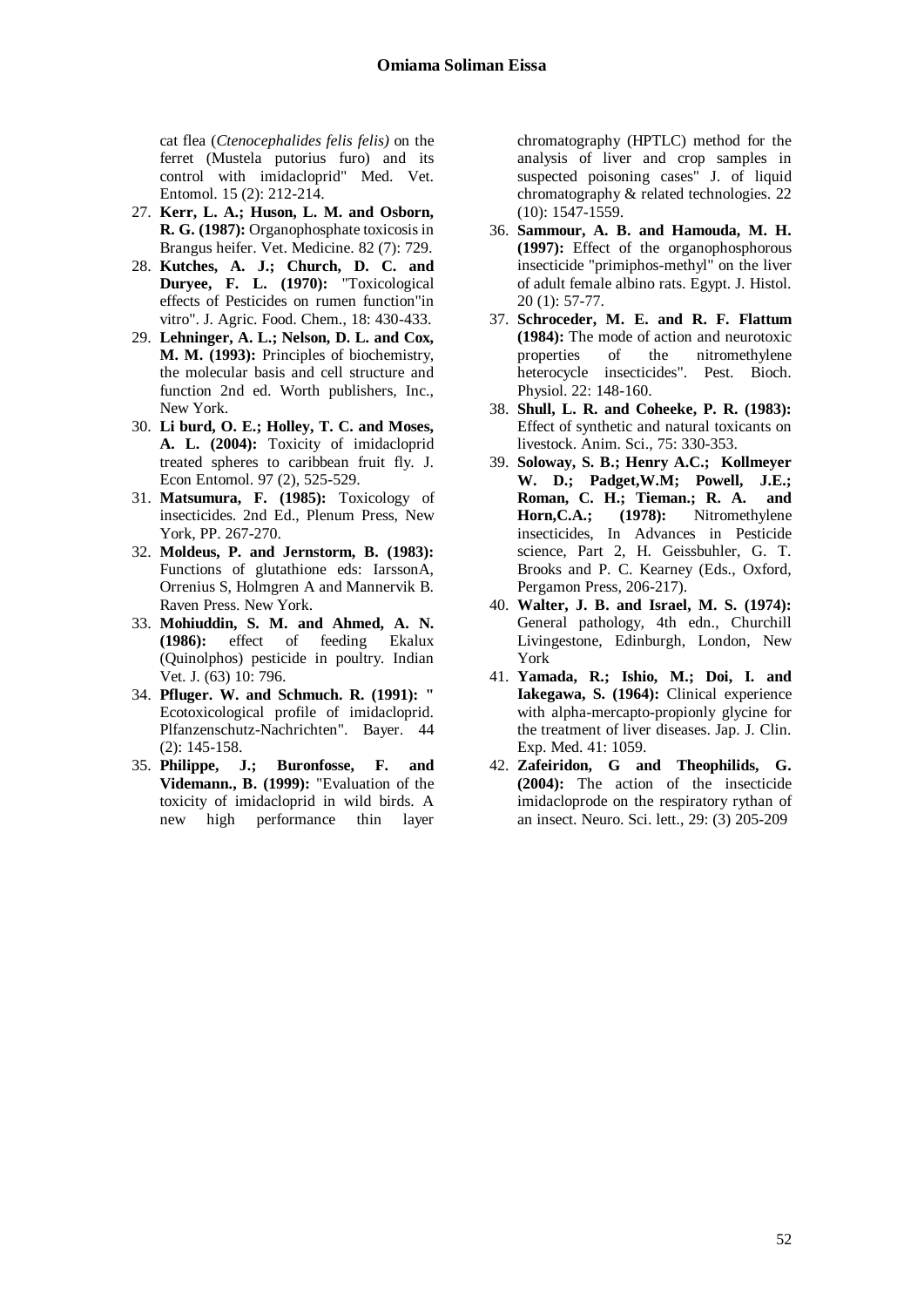التأثير الوقا*ئي* لفيتامين ( ج ) والجلوتاثيون على التغيرات المرضية النسيجية التى **ٌحدثها المبٍد الحشري ) امٍداكلىبرٌد ( فً كبد وخصٍة السمان الٍاباوً**

> **أمٍمة سلٍمان عٍسى** المركز القومي لبحوث وتكنولوجيا الإشعاع -هيئة الطاقة الذرية

لا شك أن إستخدام المبيدات الحشرية من المشاكل التي تواجهنــا الآن وذلك لمــا تحدثـه من أضرار كثيرة سواء للبيئة أو للكائنـات الحيـة حيث تستخدم هذه المبيدات فـي رش كثير من الخضرّرات والفاكهة والحبوب ويتأثر بها كل الكائنات الحيـه التـي تتعامل مـع البيئه

وبطالعنا العلماء بومبا باكتشاف مييد جديد حيث تتطور قدر ة الحشر ات الضيار ة و الفطر بات على مقاومة كثير ً من المبيدات القديمة و تكتسب مناعة ضدها.

وقد أجرى هذا البحث لدراسة بعض المخاطر التى تتعرض لها الطيور ومنها السمان الذى يعد واحدا من أفضل نمـاذج الطيور التجريبيـة المنتشرة فـي مصـرٍ وّذلك بنّعر بضيها إلى جر عات مخففة من المبيد الحشر ي ( إميدا كلوبر يد ) لذي يعتبر ۖ و احدا من أحدث المبيدات الحشرية الموجودة والشـائعةُ الإستخدام حاليـا فـي مصـرٍ بوفـي محاّو لــة لتفـادى سـمية المبيد علـى الطـائر فقد إسـتخدم نـو عين مختلفـين مـن مضــادات الأكسـدة أحـدهما كمـادة خار جيــة )فيتــامين ج (و الآخـر كمــادة طبيعيــة يفر ز هــا الكبـد )الجلوتاثيون في محاولة لمعرفة مدى قدرتهمّ لتفادى أو تقليل سمية المبيد. أستخدم في هذه التجرية عدد 90 من ذكور السمان قسمت إلى ستة مجاميع كالأتي: الأولى :محموعة ضبابطة. الثانية :مجموعة معالجة بفيتامين ج. الثالثة :مجموعة معالجة بالجلو تاثبون الرابعة :مجموعة معالجة بجرعة 50/1 من الجرعة النصف ممينة للمبيد الحشرى أمبداكلو بر بد ِ الخامسة :مجموعة معالجة بالمبيد الحشرى أميداكلوبريد بالإضافة إلى فيتامين ج. السادسة :مجموعة معالجة بالمبيد الحشرى أميداكلوبريد بالإضافة إلى الجلوتاثيّون. وقد تم معالجة المجموعات لمدة 3 ، 6 أسابيع على التوالي وتم ذبح خمسة من الطيور من كل مجموعة في نهايـة فترة العلاج وتركّت بقيـة الطيور لمدة 3 أسـابيع بدون أي معالجة كفتر ة استشفاء

وقد أظهرت النتائج أن المبيد قد أحدث تـأثير بـالغ علـى تركيب الكبد حيث وجدت مظاهر للتحلل في العديد من الخلايا على شكل فراغات في السيتوبلازم وتقلص فى الأنويـة كمـا حـدث إحتقـان فـي الأوردة البابيـة وكـذلك وجـود العديـد مـن الفراغـات الدموية . أما عن الخصية فقد ظهر ت علامات التحلل النو و ي في يعض خلايا الخصيبة